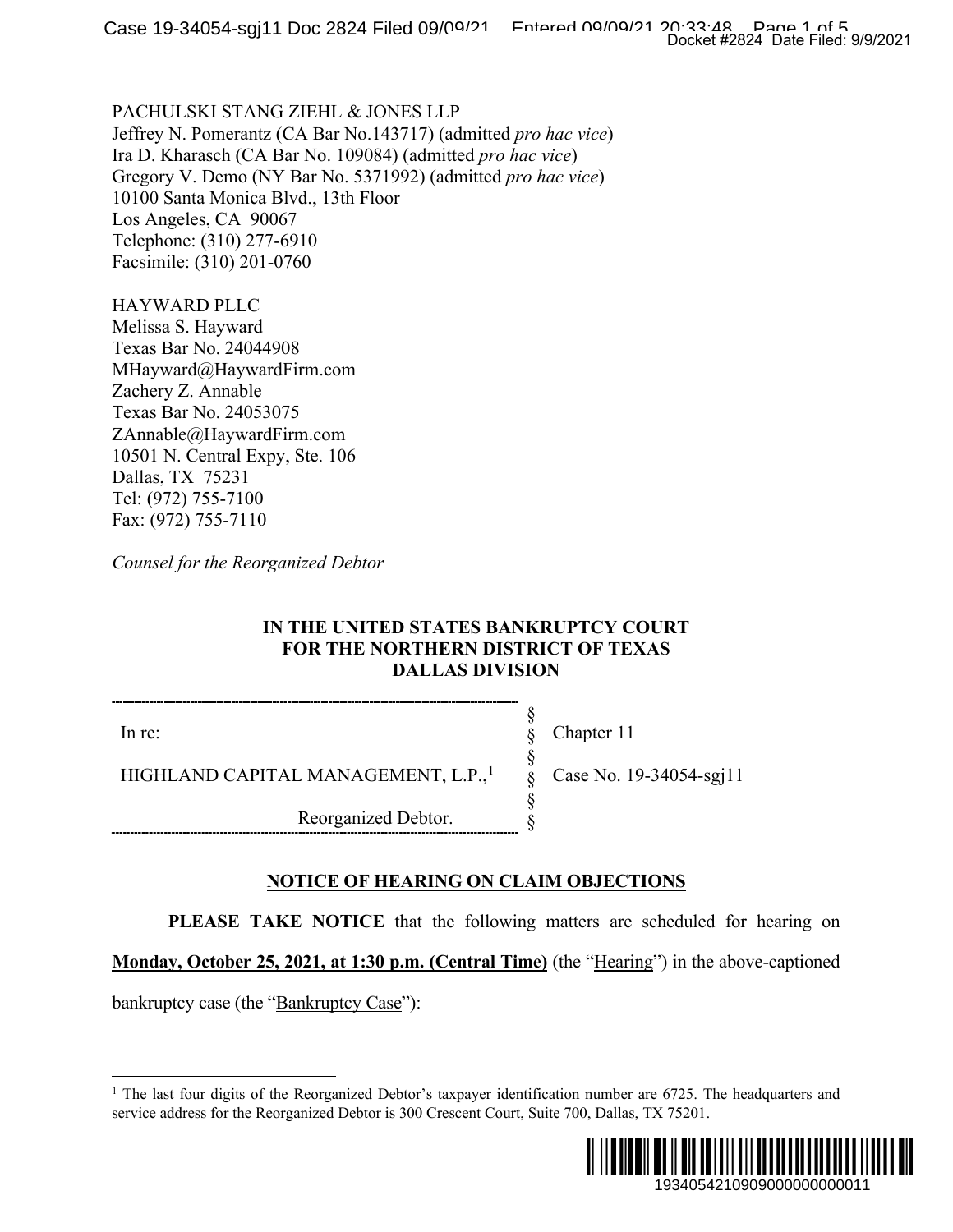- 1. *Objection to Proof of Claim Number 131 Filed by The Dugaboy Investment Trust on April 8, 2020* [Docket No. 2796] (the "Claim 131 Objection"); and
- 2. *Objection to Proof of Claim Number 177 Filed by The Dugaboy Investment Trust on April 23, 2020* [Docket No. 2819] (the "Claim 177 Objection", and together with the Claim 131 Objection, the "Claim Objections").

The Hearing on the Claim Objections will be held via WebEx videoconference before The

Honorable Stacey G. C. Jernigan, United States Bankruptcy Judge. The WebEx video participation/attendance link for the Hearing is: [https://us-courts.webex.com/meet/jerniga.](https://us-courts.webex.com/meet/jerniga)

A copy of the WebEx Hearing Instructions for the Hearing is attached hereto as **Exhibit A**; alternatively, the WebEx Hearing Instructions for the Hearing may be obtained from Judge Jernigan's hearing/calendar site at: [https://www.txnb.uscourts.gov/judges-info/hearing-dates/judge](https://www.txnb.uscourts.gov/judges-info/hearing-dates/judge-jernigans-hearing-dates)[jernigans-hearing-dates.](https://www.txnb.uscourts.gov/judges-info/hearing-dates/judge-jernigans-hearing-dates)

Any response (each, a "Response") to the relief requested in the Claim Objections shall be filed with the Clerk of the Court on or before **Friday, October 15, 2021, at 5:00 p.m. (Central Time)** (the "Response Deadline").

The Reorganized Debtor may file a reply (each, a "Reply") to any Response. Any Reply shall be filed with the Clerk of the Court on or before **Thursday, October 21, 2021, at 5:00 p.m. (Central Time)**.

[*Remainder of Page Intentionally Left Blank*]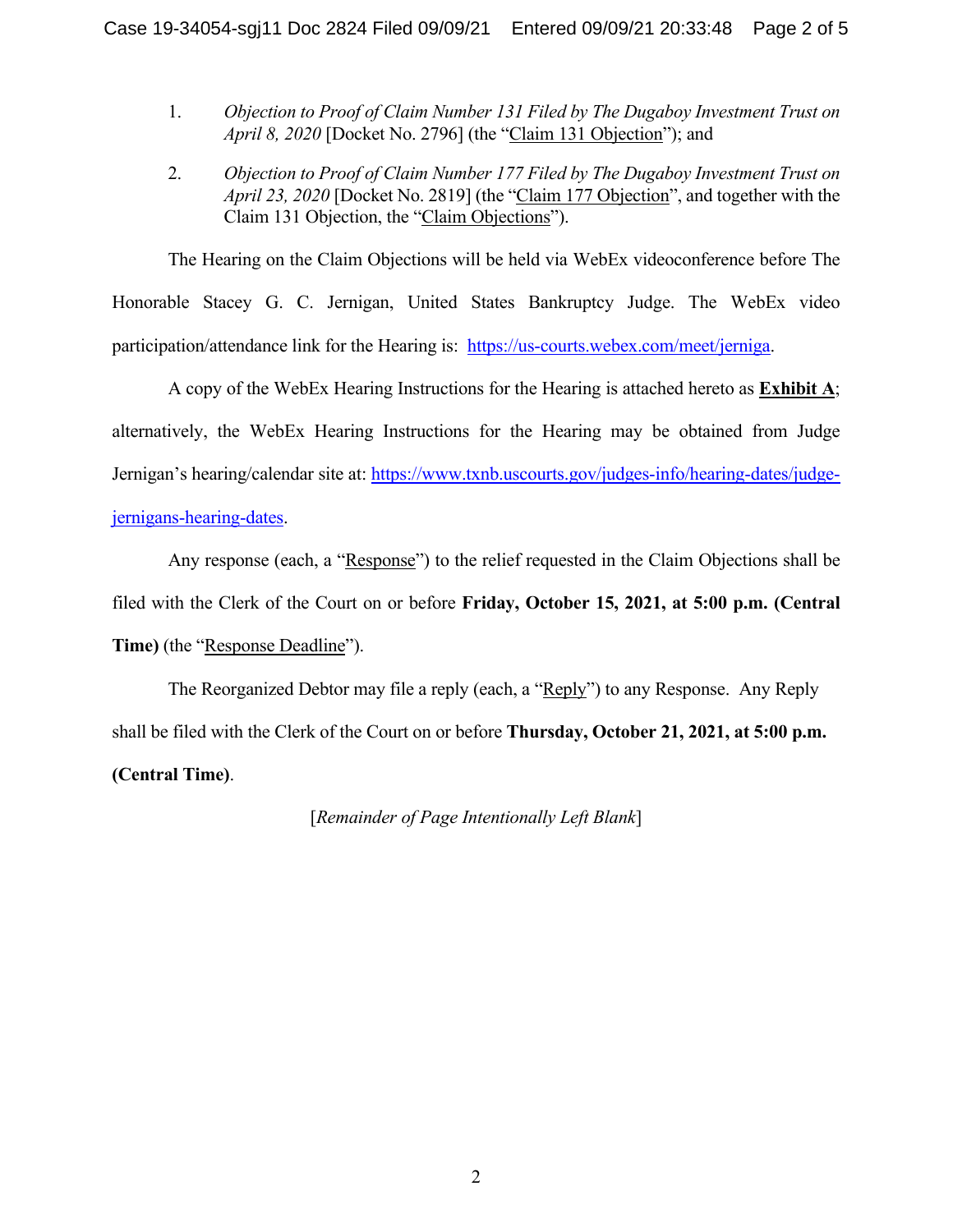#### Dated: September 9, 2021. **PACHULSKI STANG ZIEHL & JONES LLP**

Jeffrey N. Pomerantz (CA Bar No. 143717) Ira D. Kharasch (CA Bar No. 109084) Gregory V. Demo (NY Bar No. 5371992) 10100 Santa Monica Blvd., 13th Floor Los Angeles, CA 90067 Telephone: (310) 277-6910 Facsimile: (310) 201-0760 Email: jpomerantz@pszjlaw.com ikharasch@pszjlaw.com gdemo@pszjlaw.com

-and-

#### **HAYWARD PLLC**

*/s/ Zachery Z. Annable* Melissa S. Hayward Texas Bar No. 24044908 MHayward@HaywardFirm.com Zachery Z. Annable Texas Bar No. 24053075 ZAnnable@HaywardFirm.com 10501 N. Central Expy, Ste. 106 Dallas, Texas 75231 Tel: (972) 755-7100 Fax: (972) 755-7110

*Counsel for the Reorganized Debtor*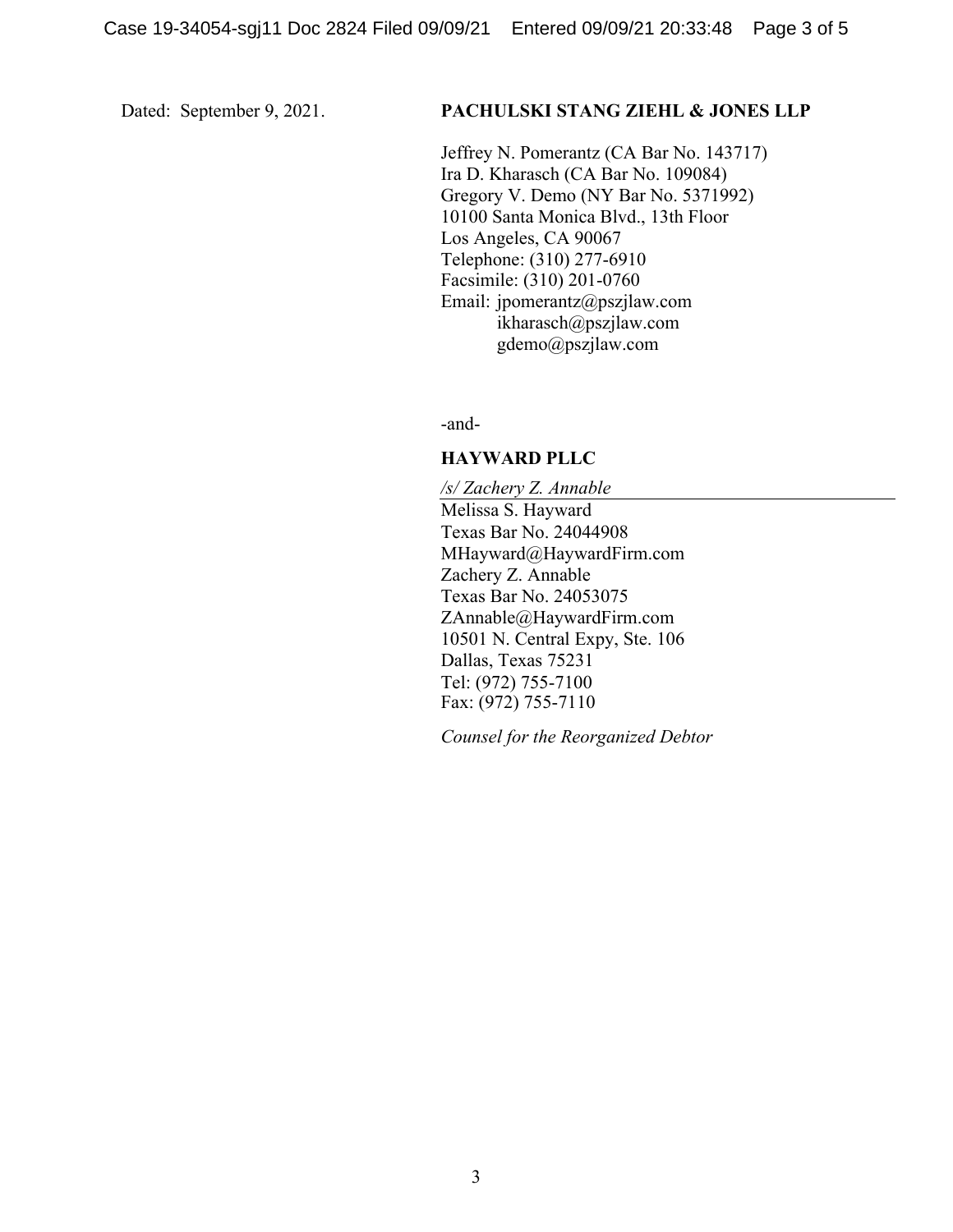# **EXHIBIT A**